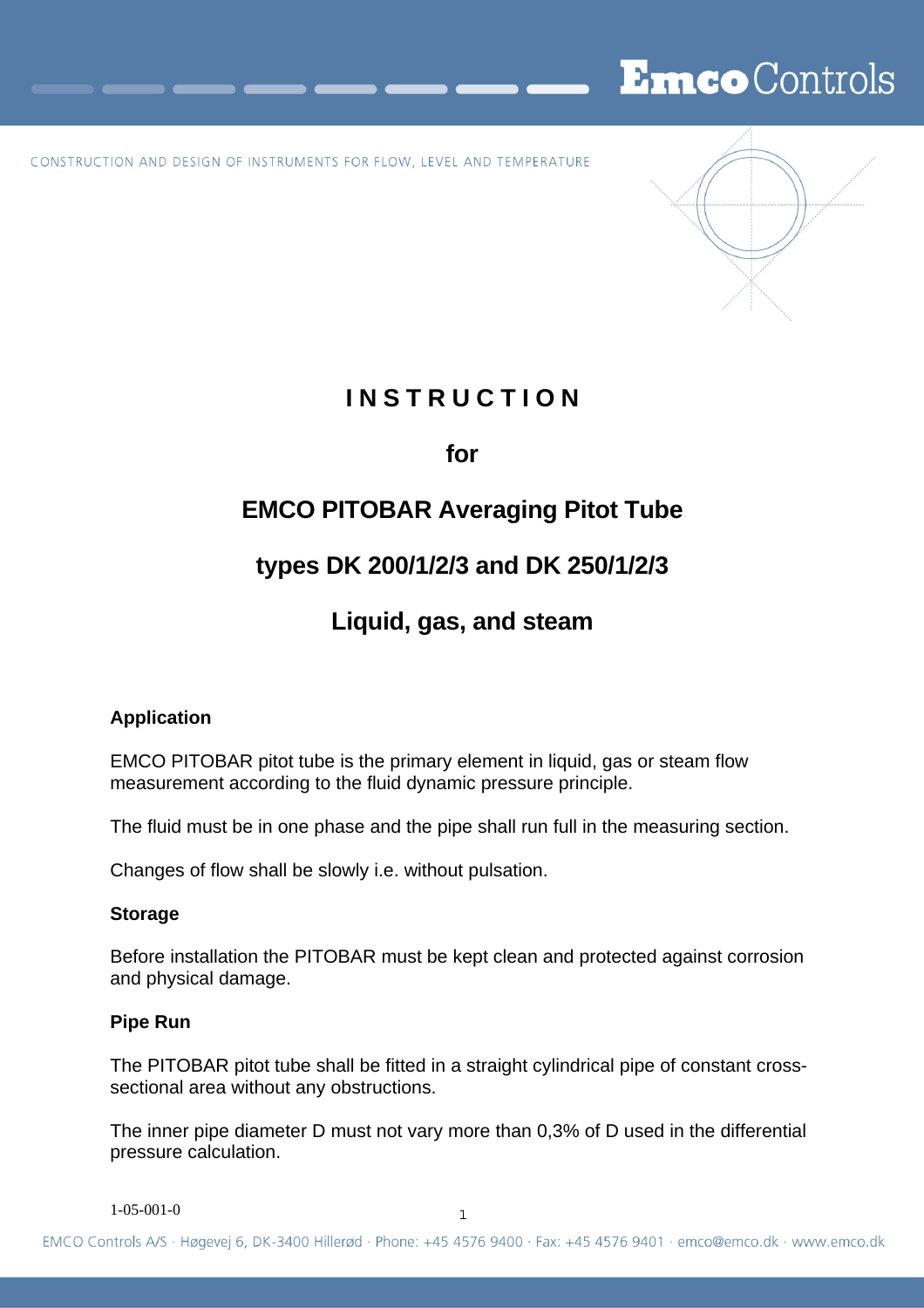The required minimum straight length of the pipe varies according to the nature of the obstruction - bends, reducers etc.

From the table below it can be seen how many times the inner pipe diameter D is required.

|                                                 | Upstream<br><b>PITOBAR</b> | Downstream<br><b>PITOBAR</b> |
|-------------------------------------------------|----------------------------|------------------------------|
| single 90° bend                                 | 9                          | 3                            |
| two or more 90° bends<br>in same plane          | 14                         | 3                            |
| two or more 90° bends<br>in different planes    | 24                         | 4                            |
| reducer 2D to D over a<br>length of 1,5D to 3D  | 8                          | 3                            |
| expander 0,5D to D over<br>a length of 1D to 2D | 8                          | 3                            |
| globe valve fully open                          | 24                         |                              |

Please note : The PITOBAR requires less straight pipe run upstream if the PITOBAR is mounted in the same plane as the disturbance.

Is above lengths of straight pipe not possible, the accuracy will decrease especially in the low flow ranges. The repeated accuracy will not be affected notably.

It is recommended to use full bore valves upstream the primary element. The valves shall be fully open.

The inside surface of the measuring pipe shall be clean, free from pitting and deposit for at least a length of 5 times D upstream and 2 times D downstream of the PITOBAR.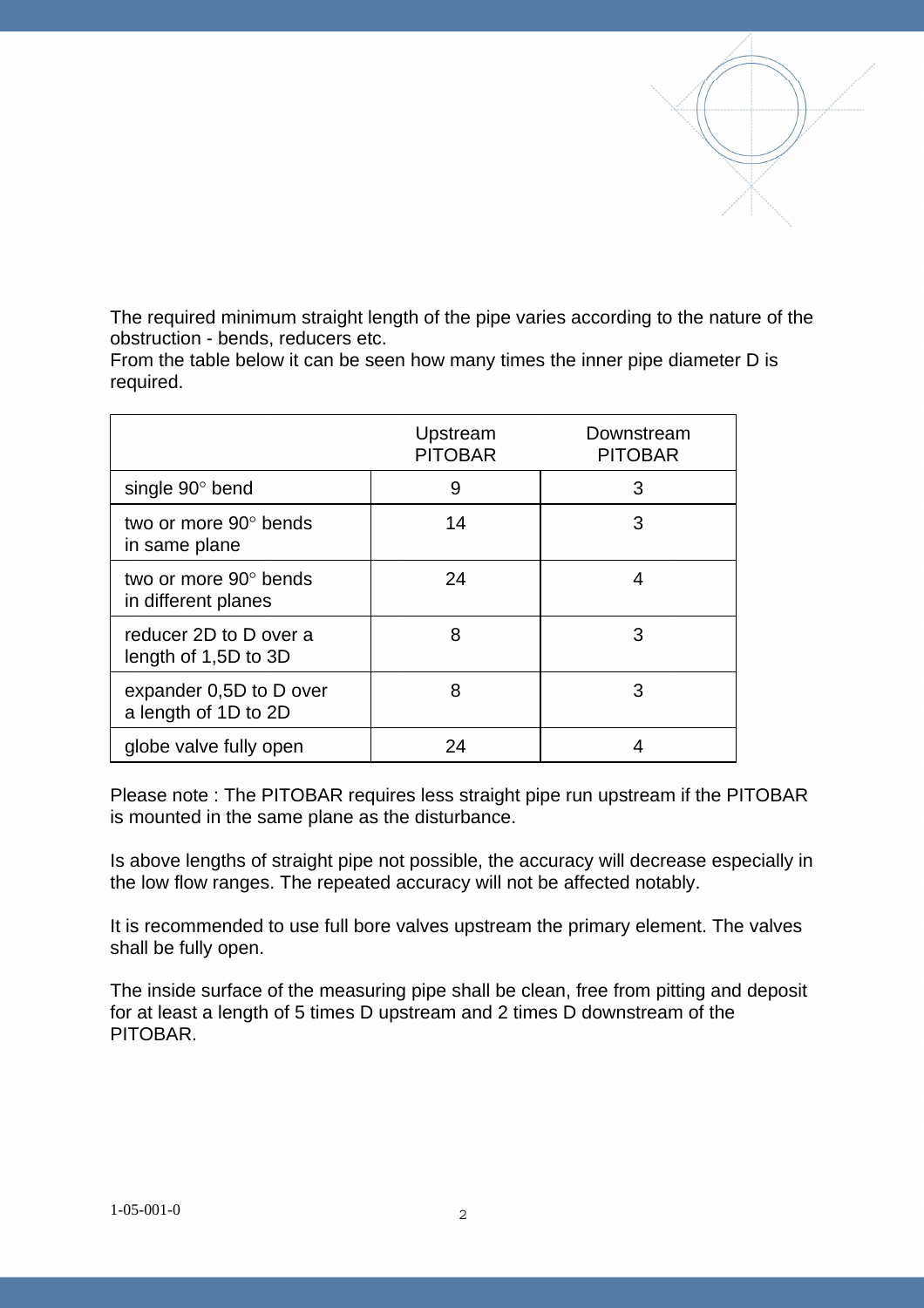The inner roughness "k" shall be below the following limits given below:

$$
k < \frac{D}{1000}
$$

Typical inner pipe wall roughness are stated below.

| <b>Material</b>                                                                  | <b>Condition</b>                                                                                      | k, mm                                                                                                    |
|----------------------------------------------------------------------------------|-------------------------------------------------------------------------------------------------------|----------------------------------------------------------------------------------------------------------|
| brass, copper,<br>aluminium,<br>plastics, glass                                  | smooth, without sediments                                                                             | < 0.03                                                                                                   |
|                                                                                  | new, seamless cold drawn<br>new, seamless hot drawn<br>new, seamless rolled                           | < 0.03<br>$0,05$ to $0,10$                                                                               |
| slightly rusted<br>steel<br>rusty<br>encrusted<br>bituminized, new<br>galvanised | new, welded longitudinally<br>new, welded spirally<br>with heavy incrustations<br>bituminized, normal | 0,10<br>0,10 to 0,20<br>0,20 to 0,30<br>$0,50$ to $2$<br>> 2<br>$0,03$ to $0,05$<br>0,10 to 0,20<br>0,13 |
| cast iron                                                                        | new<br>rusty<br>encrusted<br>bituminized, new                                                         | 0,25<br>1,0 to 1,5<br>> 1,5<br>0,03 to 0,05                                                              |
| asbestos cement                                                                  | insulated and not insulated, new<br>not insulated, normal                                             | < 0.03<br>0,05                                                                                           |

#### **Installation**

Disassemble the PITOBAR probe from the mounting kit.

Drill a hole  $\varnothing$  31 mm (type DK 200/1/2/3) or  $\varnothing$  36 mm (type DK 250/1/2/3) in the pipe.

Tag weld the mounting kit to the pipe observing that:

- **a.** the distance from the outside of pipe to flange facing is 128 mm, or as specified in the order.
- **b**. the centre line of the mounting kit is square to the pipe axis.

Final welding into the pipe line is done with an approved method of welding and if necessary heat treatment must be used.

Assemble the PITOBAR unit with the gasket, bolts and nuts supplied with the unit.

Please observe that the flow in the pipe line flows in same direction as indicated by the pointer on the PITOBAR.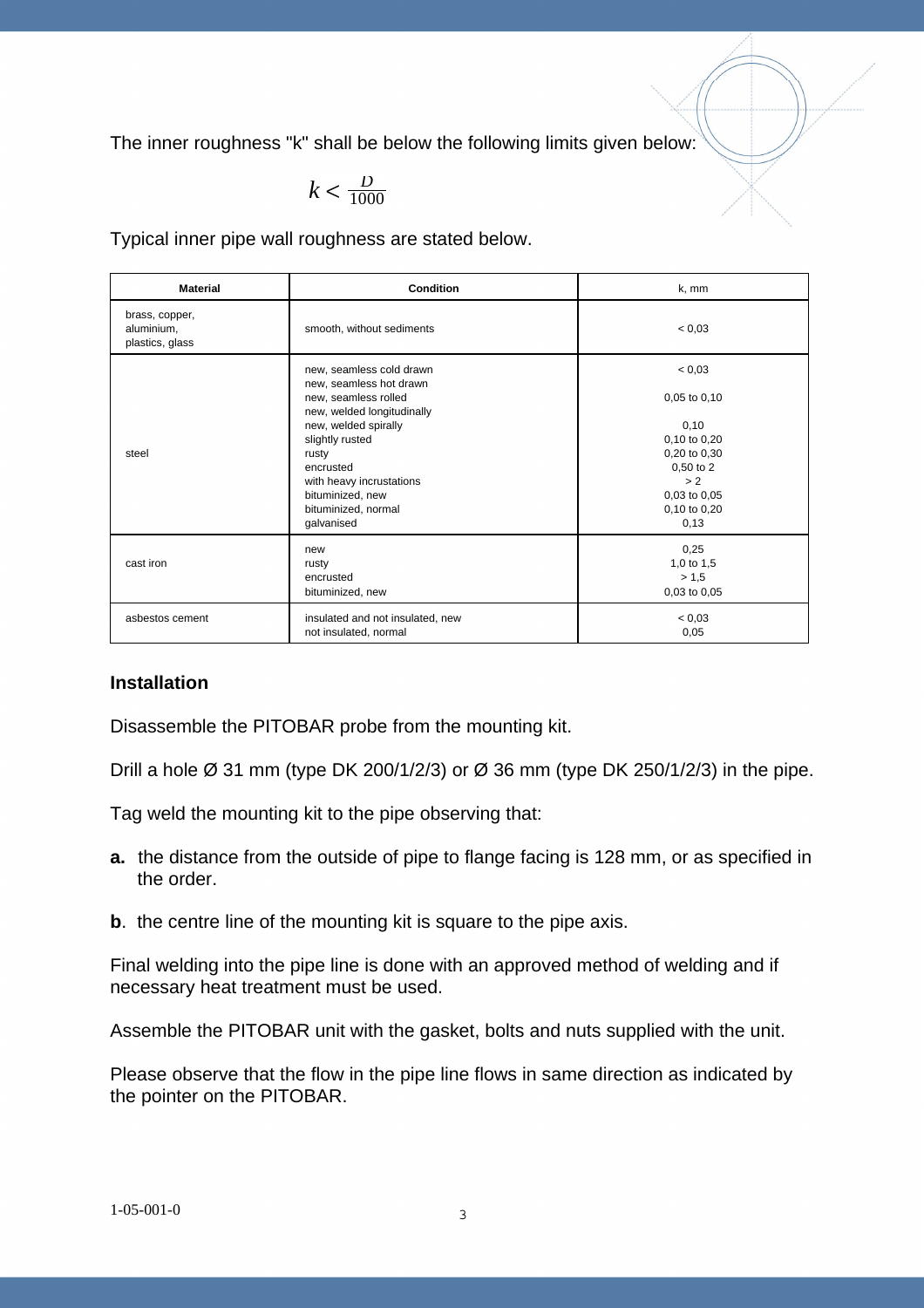#### **Bottom support**

For PITOBAR`s with bottom support or guiding, the support is welded to the pipe opposite the mounting kit in the same manner as the mounting kit.

It is advisable for bigger pipes to use the probe to centre the bottom support when tag welding is performed.

#### **Tap location**

2 pressure tappings provide the pressure upstream and the pressure downstream. The upstream pressure tapping is the " + " tapping and the downstream pressure is the " - " tapping.

#### **Liquid**

In a horizontal pipe the pressure taps shall be in the horizontal pipe axis or even better below.



figure 1 : Liquid flow measurement in a horizontal pipe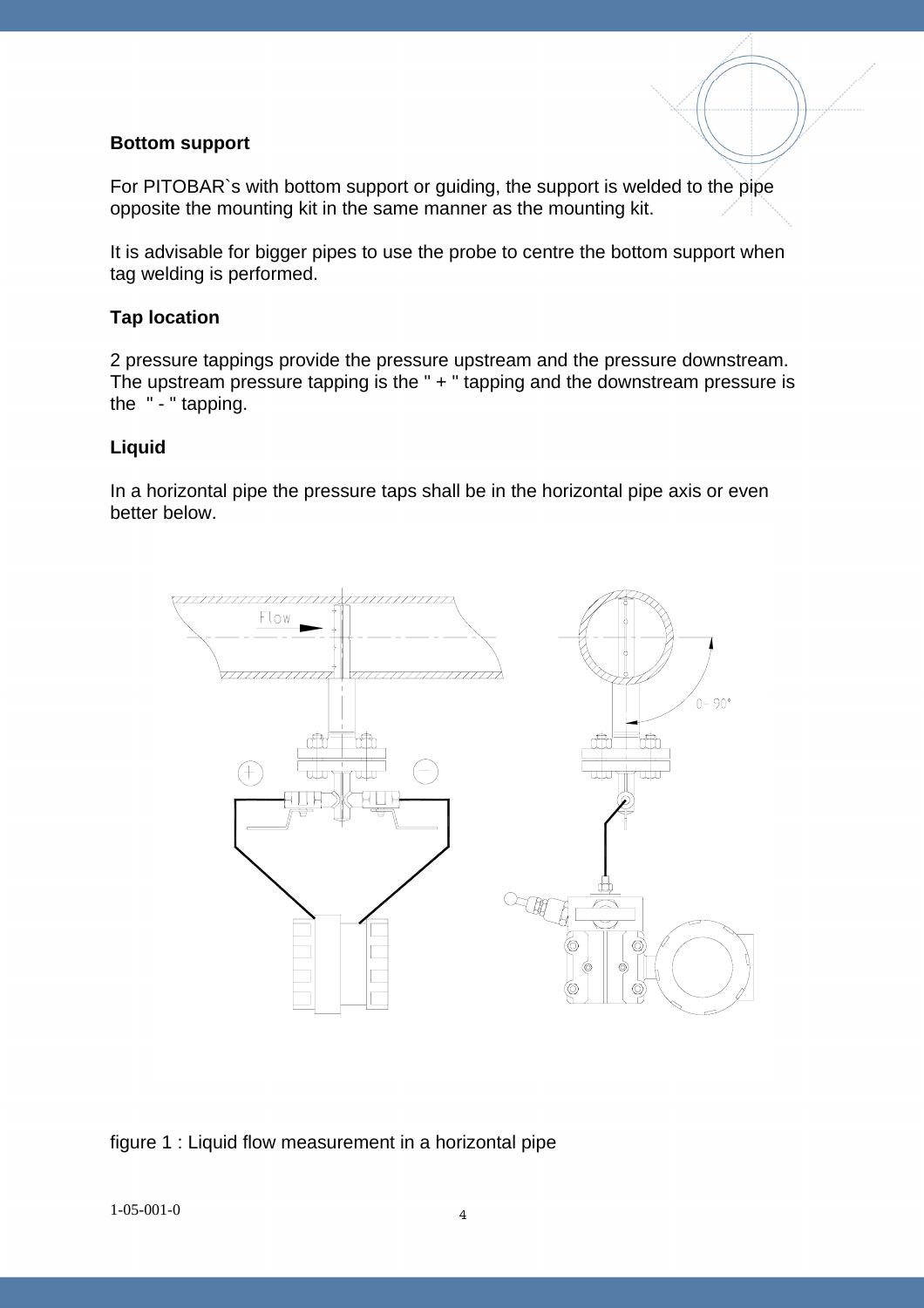#### **Gas**

In a horizontal pipe the pressure taps shall be in the horizontal pipe axis or even better above.

#### **Steam**

The PITOBAR shall be mounted horizontally (on the side of the pipe). Preferably with a slope of 5 degree. above centre line allowing the condensate in the probe to flow back to the main pipe.

The orientation of the pressure taps is matched to either a vertical or horizontal pipe run.

It is important that the 2 condensing chambers are at the same level to ensure equal water column above the differential pressure transmitter.



figure 2 : Steam flow measurement in a horizontal pipe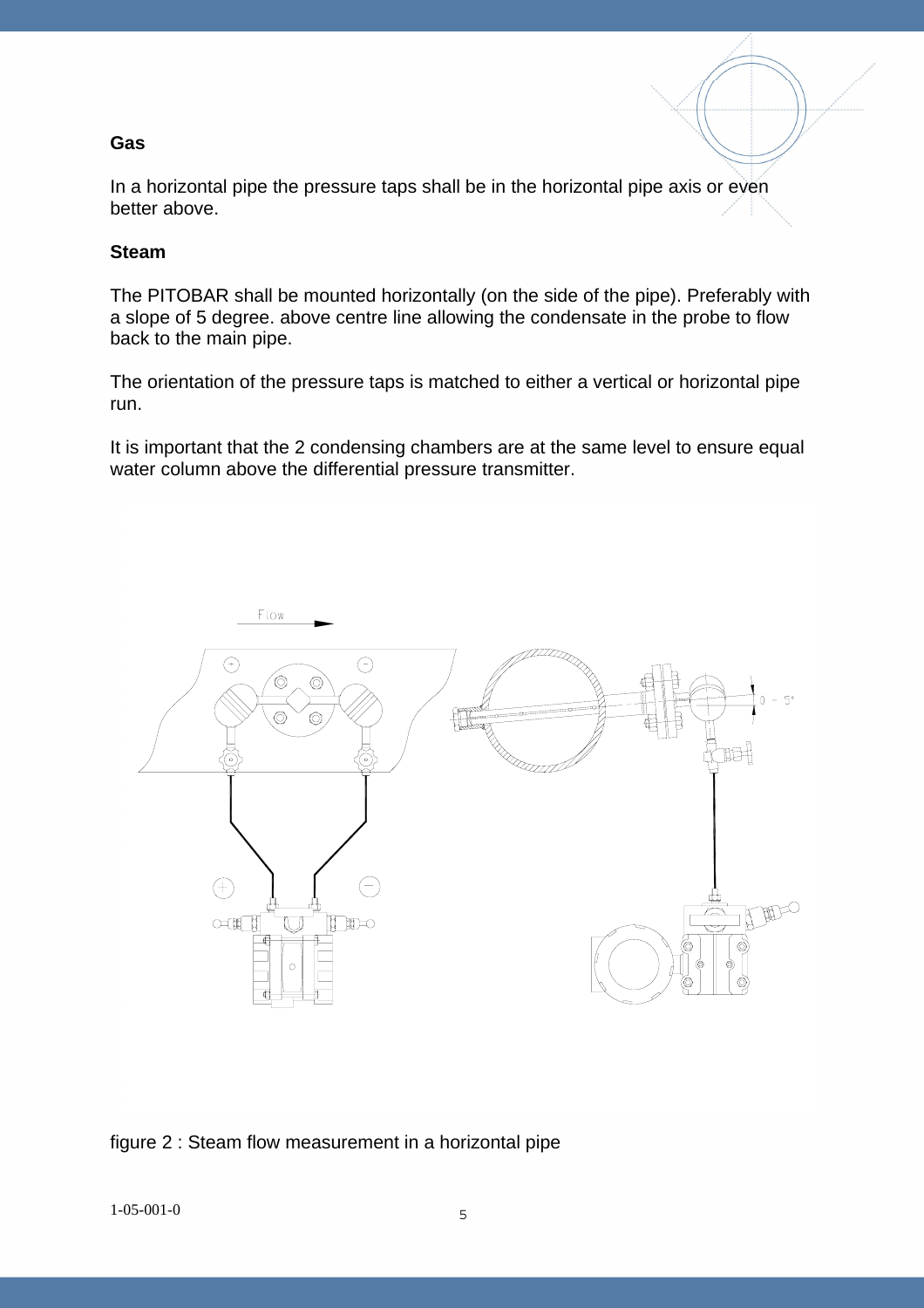#### **Purge**

If the PITOBAR is used for a fluid with impurities the PITOBAR is foreseen with purge connections. The PITOBAR can be purged continuously or periodically with a gas or liquid compatible with the process fluid. Apart from purge fluids, it is possible to clean the inside of the PITOBAR probe mechanically.



figure 3 : Continuously purging through transmitter and valve-manifold by the process-media

1-05-001-0 6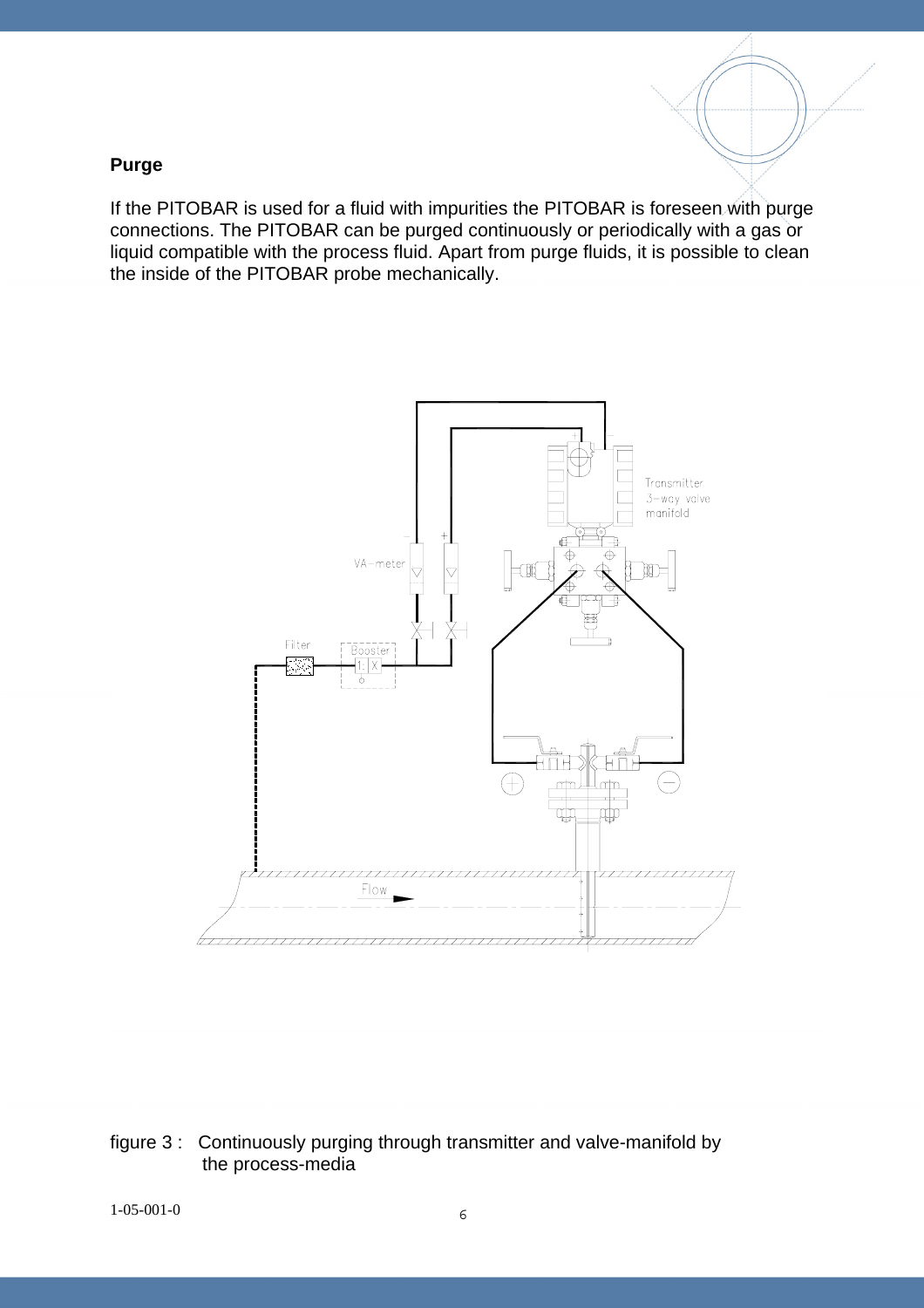

figure 4 : Momentarily purging with compressed air through purge connection, mounted on the PITOBAR, and process shut-off with solenoid valves.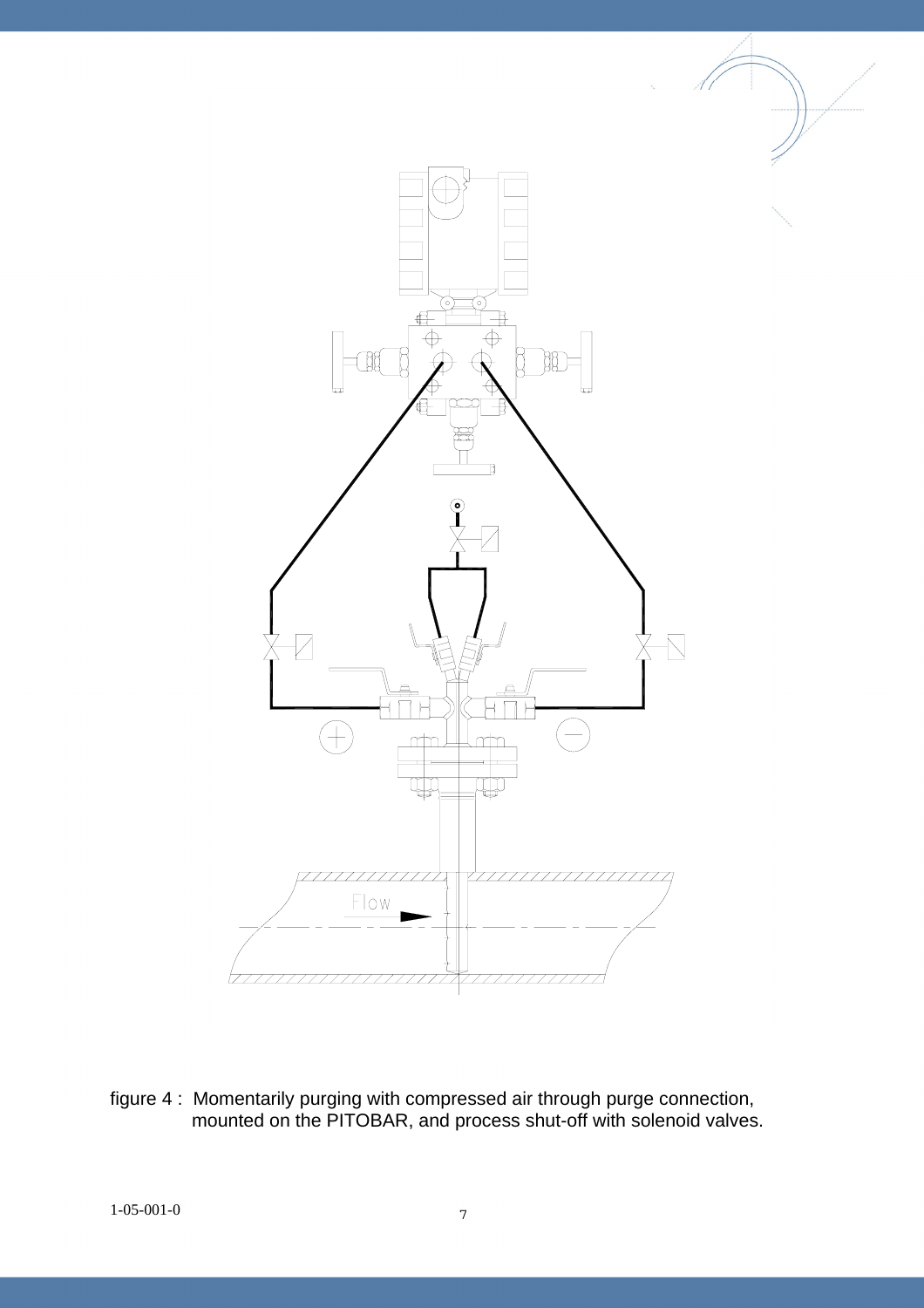

figure 5 : Momentarily purging with compressed air through transmitter and valve-manifold.

Caution ! Some low pressure transmitters can not withstand high one -way pressures